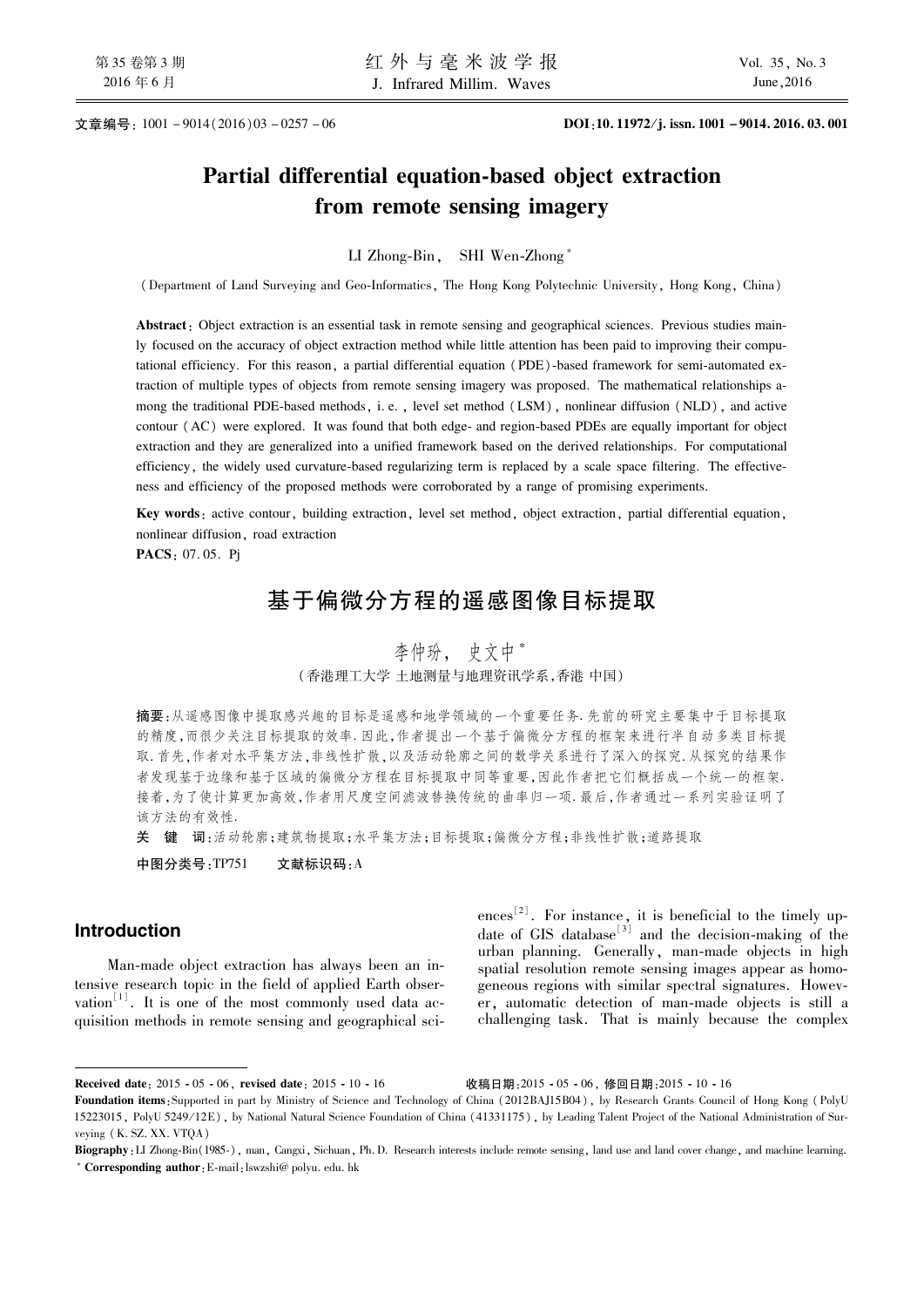scenes (e.g., bare land, cropland, vegetation, and shorelines) often share common features (e.g., geometric shape, radiometric intensity, or texture) with the desired objects<sup>[45]</sup>. Thus, there is a tremendous need to develop more operational object extraction methods<sup>[6]</sup>. This study primarily focuses on man-made object (i.e., roads and buildings) extraction from optical images using partial differential equation (PDE)-based methods. The aim of this paper is to propose practical semi-automated methods that can reduce user's load considerably.

PDE-based methods<sup> $[7-12]$ </sup> have been widely used for object extraction from remote sensing imagery. Previous methods are mainly adapted from the region-based Chan-Vese (CV) model<sup>[13]</sup>. Cao and  $Yang^{[7]}$  incorporate the fractal error metric and textural information into CV model for man-made object extraction from aerial images. Similar idea can be found in Ref.  $\lceil 8 \rceil$ . In Ref.  $\lceil 9 \rceil$ , a region-based level set method (LSM) adapted from CV model was used to extract roads, buildings, and airport runways from satellite images. Xu, et al.  $^{[10]}$  integrated intensity and texture information into CV model to extract salient objects from satellite images. Kim and  $Shan<sup>[11]</sup>$ extracted building roofs from point cloud data using the multiphase CV model. Ardila, et al.  $[12]$  used the regionbased active contour to extract urban trees for change analysis. By contrast, edge-based methods have received much less attention for object extraction over the past decades. Laptev, *et al.*  $[14]$ <sup> $\checkmark$ </sup> used scale space theory and an edge-based parametric snake for rural road network extraction from aerial images. More recently, an edgebased level set evolution has been used to extract building roofs from aerial images<sup>[16]</sup>, in which the initial level curves are generated using a corner detector. However, it has difficulties in handling man-made objects that do not have corners.



Fig. 1 Road extraction results obtained by PDE-based methods for road extraction. (a) Results of the model in Ref.  $[15]$  with  $\lambda_1 = \lambda_2 = 1$ . (b) Results of the proposed PDE-based method by Eq. (5) using data term defined in Eq. (8) with  $\lambda_1 = -1$  and  $\lambda_2$  $= -6$ . Left: Original aerial images with extracted roads. Right: Corresponding binary results

图1 基于偏微分方程方法的道路提取结果. (a)模型 [15] 的 结果,其中 $\lambda_1$  =  $\lambda_2$  = 1. (b) 本文提出的方法(公式(5))的结果, 其中数据项由公式(8)表示, $\lambda_1 = -1, \lambda_2 = -6$ . 左侧:原始航空 图像和提取的道路. 右侧:对应的二值结果

Despite great efforts over the past years, it remains challenging to develop an operational approach for manmade object extraction from remote sensing imagery. Previous studies have been primarily focused on the accuracy of object extraction and little attention has been paid to improving the computational efficiency. In addition, some existing methods are very sensitive to parameter tuning. As shown in Fig. 1, different results are obtained using CV model with different parameter values. Thus, there is a need to develop new and practical methods for object extraction from remote sensing imagery.

This paper is outlined as follows. Section II describes the presented PDE-based framework in detail. Section III presents experimental results, including the qualitative and quantitative evaluations. Finally, the paper ends up with discussions and conclusions in Section  $\bar{I}V$ 

## 1 Methodology

In this section, a brief review of the previous pioneering PDE-based methods, i. e., LSM<sup>[17]</sup>, nonlinear diffusion (NLD)<sup>[18]</sup>, and active contour (AC)<sup>[13, 19]</sup>, is provided. Next, the mathematical relationships among these methods are explored in detail. Results indicate that both edge- and region-based PDEs are equally important for object extraction and they are thus generalized into a unified framework. For computational efficiency, the evolving zero-level sets are regularized by using a scale space filtering<sup>[20]</sup> instead of the traditionally used curvature term.

## 1.1 Previous work

## 1.1.1 Level set method

The basic idea behind LSM is to track and describe the evolution of the zero-level set in a higher dimensional level set function<sup>[17]</sup>. The original level set formulation is given as follows:

$$
\phi_{\iota} = F(\kappa) | \nabla \phi | \qquad , \quad (1)
$$

where  $\phi$  is the level set function.  $\phi_i$  is the partial derivative of  $\phi$  with respect to the temporal variable t.  $\kappa = div$  $(\nabla u/|\nabla u|)$  is the mean curvature of the zero-level set and  $F(\kappa)$  is a function with respect to curvature  $\kappa$ . F  $(\kappa)$  serves as not only the driving force in LSM (Eq.  $(1)$ ), but also the regularization term to keep the moving zero-level set smooth.

### 1.1.2 Nonlinear diffusion

NLD proposed in Ref. [18] is given as follows:

$$
u_{\iota} = g(|G_{\sigma} * \nabla u|) | \nabla u| div \left( \frac{\nabla u}{|\nabla u|} \right) , (2)
$$

where  $u_t$  is the partial derivative of u with respect to the time variable t; u is the image to be processed;  $\nabla u =$  $(u_x, u_y)$  is the gradient;  $\nabla u = \sqrt{u_x^2 + u_y^2}$  is the magnitude of  $\nabla u$ ;  $G_a$  is the Gaussian kernel with standard deviation  $\sigma$ ; \* is the convolution operator; *div* is the divergence operator;  $div(\nabla u/|\nabla u|)$  is the mean curvature as before; and  $g(\cdot)$  is an edge detector with respect to the gradient such as  $g(\vert \nabla u \vert) = 1/(1 +$  $\nabla u|^2$ ). In low-level vision, NLD (Eq. (2)) was widely used for the noise removal. The term  $|\nabla u|$  div  $(\nabla u / |\nabla u|)$  diffuses along the boundaries but not across them under the control of the stopping term  $g$  $( |G_{\sigma} * \nabla u|)^{[21]}$ .

### 1.1.3 Edge-based active contour

The seminal parametric snakes was first proposed in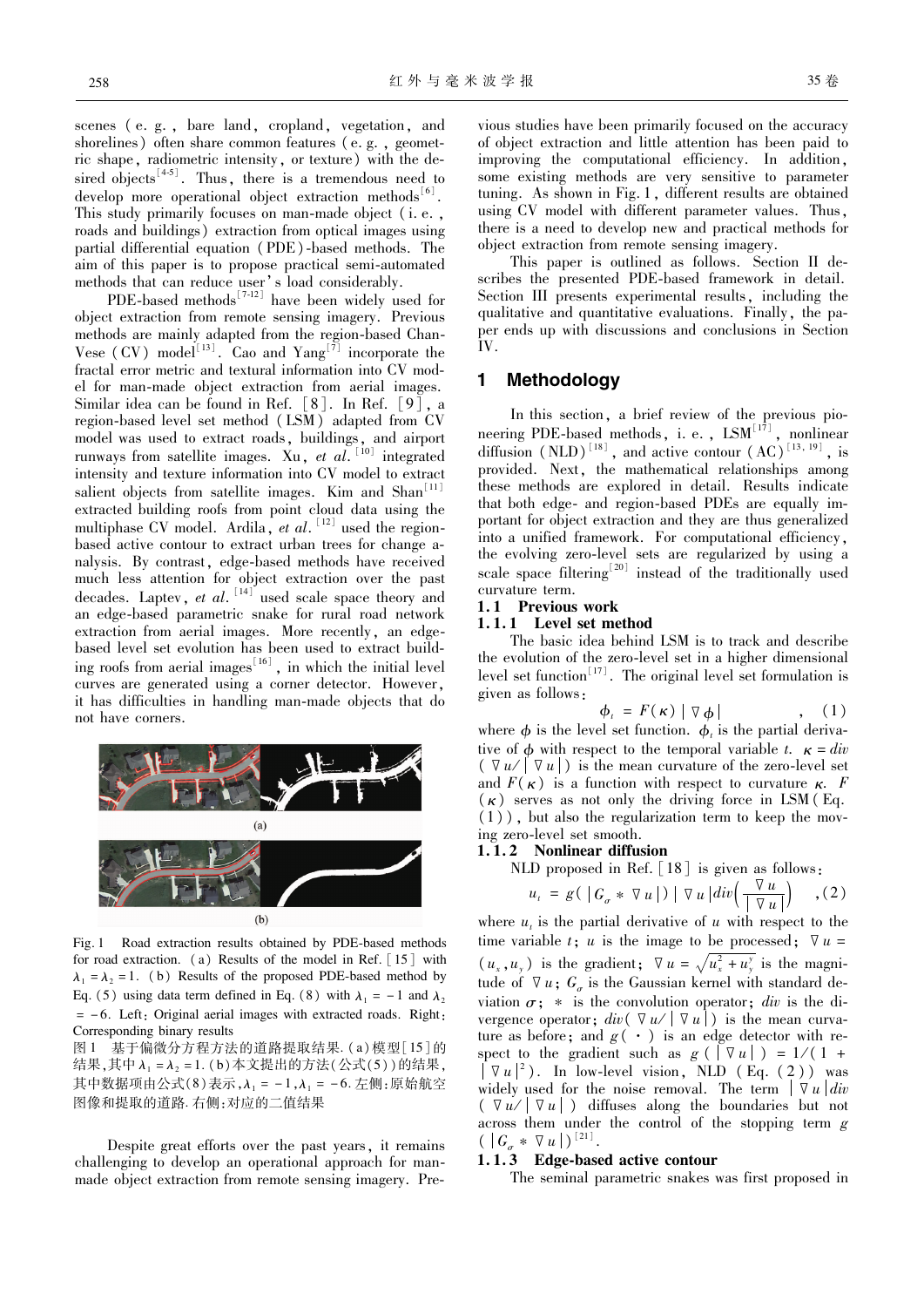Ref.  $[22]$ . However, it has difficulty in handling topological changes naturally. In contrast, geometrical models perform much better such as the edge-based active contour (EAC) proposed in Ref.  $\lceil 19 \rceil$ :

$$
\phi_{t} = g \mid \nabla \phi \mid \left[ \operatorname{div} \left( \frac{\nabla \phi}{\mid \nabla \phi \mid} \right) + V \right] \quad , \quad (3)
$$

in which  $\phi$  is the level set function as before.  $g$  is the same as the one in NLD. Compared with NLD, EAC  $(Eq. (3))$  has one more positive real constant v, which can keep the term  $div(\nabla \phi / |\nabla \phi|) + v$  always positive. It is clear that EAC  $(Eq. (3))$  is essentially equivalent to NLD  $(Eq. (2))$ . The differences between them are  $twofold: 1$ ) the former is originally developed for object extraction, whereas the latter is proposed for noise removal, and 2) the former often chooses signed distance function as level set function; whereas the latter often uses the original image as level set function.

### 1.1.4 Region-based active contour

In practical applications, EAC often suffers from limitations, e.g.,  $\overline{1}$  it is sensitive to noises and 2) it cannot extract the interior edges. To address these issues, region-based active contour (RAC) is pro- $\mathrm{posed}^{\left[ \,13\, \right] }$  :

$$
\phi_t = \delta_s(\phi)
$$
  
\n
$$
\left[\mu \operatorname{div}\left(\frac{\nabla \phi}{|\nabla \phi|}\right) - v - \lambda_1 (I_0 - c_1)^2 + \lambda_2 (I_0 - c_2)^2\right]
$$
\n(4)

in which  $\delta_{s}(\cdot)$  is the Dirac function;  $\mu \geq 0, v \geq 0$ , and  $\lambda_1$ ,  $\lambda_2$  > 0 are free parameters;  $I_0$  is the original image; and  $c_1$ ,  $c_2$  are intensity means inside and outside the zerolevel set, respectively. Although RAC  $(Eq. (4))$  is more advantageous than EAC, it also suffers from limitations. For instance, there are too many parameters in Eq.  $(4)$  that need to be tuned repeatedly before it can be employed in practical applications. However, it is often labor-intensive and time-consuming to obtain the optimal parameter values.

### 1.2 The proposed method

Based on the above analysis, some unexpected mathematical relationships among  $\text{LSM}^{[17]}$  ,  $\text{NLD}^{[18]}$  ,  $\text{EAC}^{[19]}$ , and  $\text{RAC}^{[13]}$  can be derived as follows:

1) NLD and EAC are theoretically equivalent when the level set function in Eq.  $(3)$  equals the image in Eq.  $(2)$ , i.e.,  $\phi = u$ .

2) PDE-based methods (i. e., NLD, EAC, and RAC) can be viewed as further developments of LSM, though they are derived from different mathematical models. In contrast to LSM, NLD and EAC take advantage of the edge detector  $g(\cdot)$  as stopping term, whereas RAC employs intensity means as the stopping term.

3) As can be seen, when  $g([G_{\sigma} * \nabla u]) = 1$ , Eq. (2) becomes Eq. (1). When  $g = 1$  and  $v = 0$ , Eq. (3) becomes Eq.  $(1)$ . In addition, Eq.  $(4)$  becomes Eq. (1) when  $\delta_{\varepsilon}(\phi) = |\nabla \phi|$ ,  $\mu = 1$ ,  $\lambda_1 = \lambda_2 = v = 0$ .

4) All the aforementioned PDE-based methods can be implemented using finite difference scheme.

The unexpected relationships mentioned above make it easier to understand the essences of PDE-based methods. It is worth mentioning that the Dirac function  $\delta_{\varepsilon}$  in Eq. (4) can be replaced by  $| \nabla \phi |^{[13]}$ . In addition, according to the theory in Ref.  $[23]$ , it is mathematically

sound to replace the curvature term  $div(\nabla \phi / |\nabla \phi|)$ commonly used in traditional PDE-based methods by the scale space filtering. It has been proved that the best filtering for constructing scale space is the Gaussian kernel  $G_{\sigma}^{[24]}$ . Based on all these facts, it can be found that both edge- and region-based PDE-based approaches are equally important in practical applications, and thus, they are generalized into the following unified framework:

 $\phi_{i,j}^{n+1} = G_{\sigma} * sign(\phi_{i,j}^{n} + \Delta t * F | \nabla \phi_{i,j}^{n}|)$  , (5) where  $(i,j)$  denotes spatial position; *n* means iteration number;  $sign( )$  is the sign function;  $\Delta t$  is the time step: and  $\overline{F}$  is the data term that is used to guide active contours toward desired object boundaries. In Eq.  $(5)$ ,  $\phi_{i,j}^n$  is defined as follows:

$$
\phi_{i,j}^0 = \begin{cases} c_0, \text{if } (i,j) \in R_0 \\ -c_0, \text{otherwise} \end{cases}
$$
, (6)

in which  $c_0 > 0$  is a constant. It is fixed at 1 in this study.  $R_0$  is an arbitrarily given region (i.e., the initial zero-level set) in the image domain. Essentially, PDE  $(Eq. (5))$  can be regarded as a further development of the seminal LSM, which is the most basic component of the popular methods NLD, EAC, and RAC.  $\bar{F}$  in Eq.  $(1)$  is a function with regard to the curvature of zero-level set, whereas  $F$  in Eq. (5) is a generic data term that can be specifically written as follows:

$$
F_E = g(G_{\sigma} * | \nabla I|) \tag{7}
$$

$$
F_R = -\lambda_1 (I - c_1)^2 + \lambda_2 (I - c_2)^2 \quad , \quad (8)
$$

where  $F<sub>E</sub>$  and  $F<sub>R</sub>$  are edge- and region-based data terms, respectively.  $I$  is the image to be processed. In fact, data terms defined by Eqs.  $(7)$  and  $(8)$  are derived from EAC and RAC, respectively. Despite this, it leads to a considerable improvement of the original LSM. That is corroborated by the following experiments.

#### 1.3 The implementation of the proposed method

PDE is an iterative process that exploits finite difference scheme to approximate its solution. Before its implementation, initial zero-level sets need to be given in the desired object regions interactively. In this paper, for numerical stability, scale space technique is used to regularize the evolving zero-level sets. The basic idea of this technique is to convolve the level set function with a scale space filtering from coarser to finer scales  $[23]$ . With the increase of the scale parameter  $\sigma$ , the level set function becomes coarser and smoother, and noises disappear in coarser scales. In this respect, it is very useful for edge-based PDE-based methods such as NLD and EAC as they are often sensitive to noise.

However, different from PDE methods NLD and EAC, in which the scale space filtering is mainly used for noise removal, PDE Eq.  $(5)$  mainly utilizes scale space filtering to convolve the iterated level set function, thus  $1$ ) removing small spurious objects and  $2$ ) making the level set function regular during evolution.

Overall, the advantages of the proposed PDE-based method over other existing methods in the following three aspects:

1) LSM does not take into account data term. This means that it cannot be used for object extraction directly. In contrast, the proposed PDE  $Eq. (5)$  takes advantage of the image features (e.g., the edge detector in Eq.  $(7)$  and the intensity mean in Eq.  $(8)$  to drive the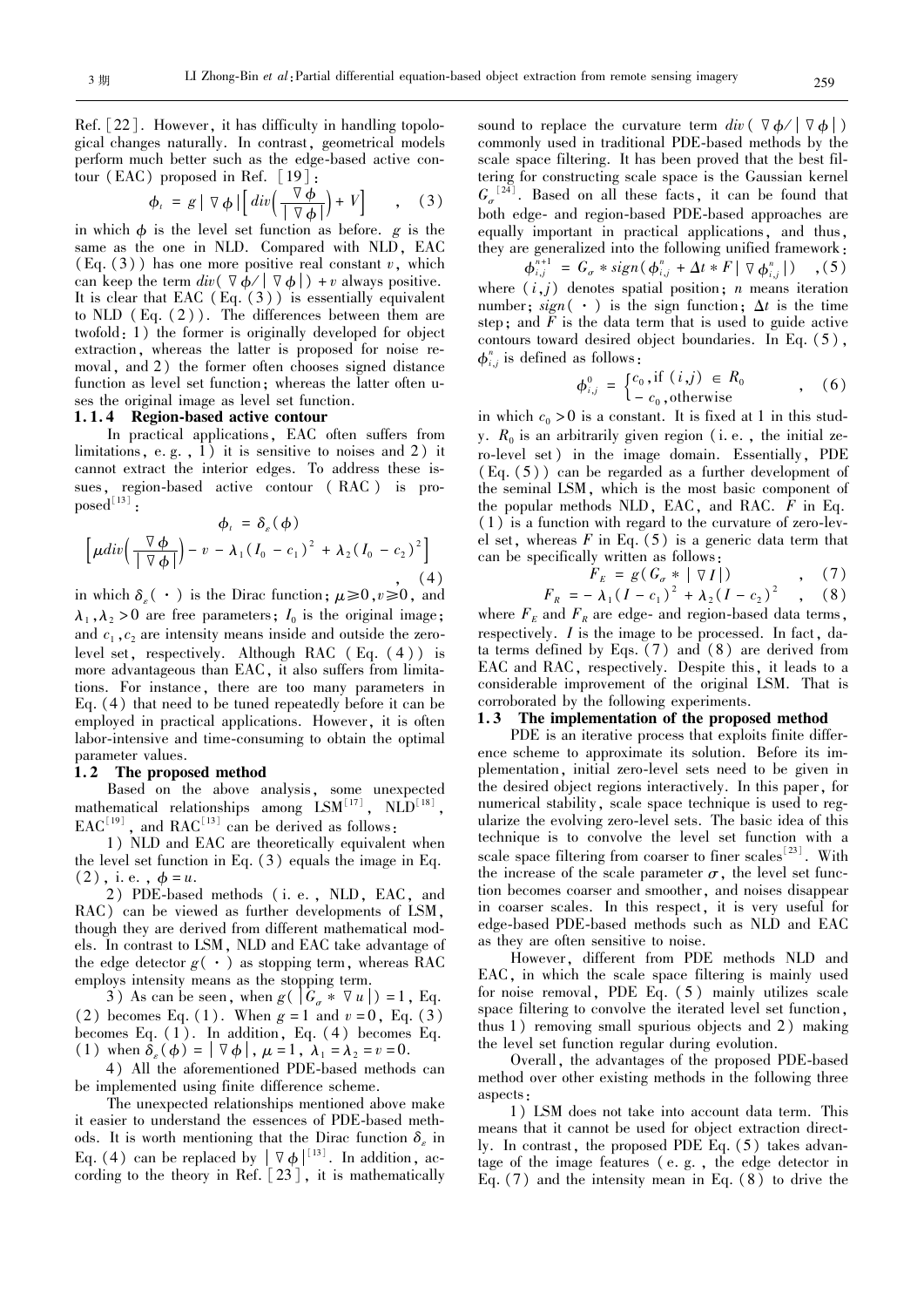zero-level set toward desired object boundaries.

2) To maintain the moving zero-level set smooth, the traditional approaches represented by Eqs.  $(1-4)$  exploit the curvature of the zero-level set; the proposed method  $(Eq. (5))$ , in contrast, uses the scale space filtering to convolve the zero-level set directly.

3) For numerical stability, traditionally methods can only use a very small time step, and thus, they often consume too much CPU time. By contrast, the proposed method can use a relatively larger time step due to the removal of the curvature. In this respect, it is computationally much more efficient.

In the next section, a range of experiments is demonstrated to verify the effectiveness of the proposed method.

#### **Experiments**  $\boldsymbol{2}$

#### Dataset and experiment setup  $2.1$

In this experiment, six remote sensing images acquired from different sensors were used to test the proposed methods. As shown in Figs. 2 and 3, they are named R<sub>1</sub>, R<sub>2</sub>, B<sub>1</sub>, B<sub>2</sub>, S<sub>1</sub>, and S<sub>2</sub> (R, B, and S denote road, building, and stadium), respectively. They all contain three bands  $(i.e., R, G, and B)$ , except for R\_2 that just has the panchromatic band. As shown in the figures, road networks in  $R_1$  and  $R_2$ have opposite intensities. Building in B\_1 is very noisy. Stadiums in S\_1 and S\_2 have different illuminations and there are intensity variations inside the stadium in  $R_2$ . In addition, as all the desired objects are characterized by different shapes, they can be used to validate the capability of the proposed method to extract objects without the need of the geometrical a priori information. The detailed information of these images is given in Table I. To corroborate the advantages of the proposed method, it was compared with EAC and RAC in all the experiments. All the experimental results were compared with ground truths qualitatively and quantitatively. Ground truths are generated by manual delineation. For quantitative evaluation, three indices are used<sup>[16]</sup>, i. e., *Completeness* =  $TP_M/TP_{\epsilon}$ , *Completeness* =  $TP_M/TP_{\epsilon}$ , and Completeness =  $TP_M/TP_{unget}$ , in which  $TP_M$  is the total pixel number of the extracted object that is matched with the ground truth,  $TP_{gt}$  is the total pixel number of the ground truth,  $TP_{\rho}$  is the total pixel number of the extracted object, and  $TP_{\text{unget}}$  is the total pixel number of the ground truth that is unmatched with the extracted object. The proposed algorithms were run under MATLAB R2013a 64 b in Windows 7 OS with Intel  $(R)$  Core  $(TM)$ i7-3770 CPU @ 3.40 GHz, 16 GB RAM. The source code will be publicly available at http://www.lsgi.

polyu. edu. hk/academic\_staff/John. Shi/index. htm.

Table 1 Dataset description (SR means spatial resolution) 表 1 数据集描述(SR 表示空间分辨率)

| Images<br>$(SR:$ meter) | Sensor         | <b>Size</b><br>$(pixel \times pixel)$ | Location             |
|-------------------------|----------------|---------------------------------------|----------------------|
| $R_1(0.1)$              | Aerial         | $1722 \times 2321$                    | Indiana, USA         |
| $R_2(0.5)$              | Worldview – 1  | $267 \times 439$                      | N/A                  |
| $B_1(0.5)$              | $Pleiades - 1$ | $291 \times 265$                      | Washington, USA      |
| $B\ 2\ (0.5)$           | $Pleiades - 1$ | $329 \times 334$                      | Melbourne, Australia |
| $S_1(0.5)$              | $Pleiades - 1$ | $532 \times 519$                      | Fortaleza, Brazil    |
| S(2(0.5))               | $Pleiades - 1$ | $463 \times 529$                      | Salvador, Brazil     |

|  | Table 2 Parameter values used in each test methods |  |  |  |
|--|----------------------------------------------------|--|--|--|
|  | 表2 每个测试方法所用的参数值                                    |  |  |  |

| Images EAC (3)                | RAC(4)                                                                                                                                                                                | PDE $(7)$ PDE $(8)$                                                       |
|-------------------------------|---------------------------------------------------------------------------------------------------------------------------------------------------------------------------------------|---------------------------------------------------------------------------|
| $R_1$ $\Delta t = 0.2, v = 3$ | $\mu = \Delta t = 0.5$ , $v = 5000$ ,<br>$\lambda_1=-1\,,\lambda_2=-4.\,5$                                                                                                            | $\sigma_1 = 1, \sigma_2 = 1$ $\sigma = 1, \lambda_1 = -1, \lambda_2 = -6$ |
|                               | R_2 $\Delta t = 0$ , 2, $v = 3$ $\mu = \Delta t = 0$ , 5, $v = 0$ , $\lambda_1 = -1$ , $\lambda_2 = 1$ $\sigma_1 = 1$ , $\sigma_2 = 1$                                                | $\sigma = 1$ , $\lambda_1 = \lambda_2 = 1$                                |
|                               | B_1 $\Delta t = 0$ , 2, $v = 3$ $\mu = \Delta t = 0$ , 5, $v = 0$ , $\lambda_1 = -1$ , $\lambda_2 = 1$ $\sigma_1 = 1$ , 5, $\sigma_2 = 1$ , 5                                         | $\sigma$ = 1.5, $\lambda_1$ = $\lambda_2$ = 1                             |
|                               | B_2 $\Delta t = 0.2, v = 3$ $\mu = \Delta t = 0.5, v = 0, \lambda_1 = 1, \lambda_2 = 1$ $\sigma_1 = 1.5, \sigma_2 = 1.5$ $\sigma = 1.5, \lambda_1 = \lambda_2 = 1$                    |                                                                           |
|                               | S_1 $\Delta t = 0$ , 2, $v = 3$ $\mu = \Delta t = 0.5$ , $v = 0$ , $\lambda_1 = 1$ , $\lambda_2 = 1$ $\sigma_1 = 1.5$ , $\sigma_2 = 1.5$ $\sigma = 1.5$ , $\lambda_1 = \lambda_2 = 1$ |                                                                           |
|                               | S_2 $\Delta t = 0.2, v = 3$ $\mu = \Delta t = 0.5, v = 0, \lambda_1 = 1, \lambda_2 = 1$ $\sigma_1 = 1.5, \sigma_2 = 1.5$ $\sigma = 1.5, \lambda_1 = \lambda_2 = 1$                    |                                                                           |

### 2.2 Parameter tuning

All the parameters used in the test methods are listed in Table 2. The parameter values in EAC and RAC are determined via trial and error. The free parameters  $\lambda_1$  and  $\lambda_2$  in RAC have significant impacts on final results. Sometimes they are not equal to each other such as in the experiment of  $R_1$  (see Fig. 1). Throughout the experiments, the template size of the Gaussian kernel is fixed as  $9 \times 9$ . Generally, the use of a relatively larger time step  $\Delta t$  can expedite the iteration of PDE-based methods. However, it may lead to unstable numerical results. To obtain stable results using traditional methods such as NLD, EAC, and RAC, the time step should be sufficiently small due to the curvature term div  $\left( \nabla u \right)$  $|\nabla u|$  or  $div(\nabla \phi/|\nabla \phi|)$ . Thus, a relatively small time step is often utilized. By contrast, due to the removal of the curvature term in the proposed PDE, the time step can be chosen as up to 40 for both the edge- and region-based PDEs (Eqs.  $(7)$  and  $(8)$ ). Nevertheless, it is fixed at 18 for stable results in all the experiments. In addition, it is worth noting that edge-based model defined with Eq.  $(7)$  use the Gaussian kernel twice: once for the noise removal of the original image and once for the regularization of the zero-level set. Thus, there are two scale parameters  $\sigma_1$  and  $\sigma_2$  need to be tuned for Eq. (7). However, experiments show that the optimal pa-

Table 3 Quantitative results of the test methods 表 3 测试方法的定量评价结果

| Indices   | Completeness $(\% )$ |      |            |       | Correctness $(\% )$ |       |       |       |       | Quality $(\% )$ |       |       |      |       |       |      |      |      |
|-----------|----------------------|------|------------|-------|---------------------|-------|-------|-------|-------|-----------------|-------|-------|------|-------|-------|------|------|------|
| Images    | $R_1$                | R 2  | <b>B</b> 1 | $B_2$ | $S_1$               | $S_2$ | $R_1$ | $R_2$ | $B_1$ | $B_2$           | $S_1$ | $S_2$ | R 1  | $R_2$ | $B_1$ | B 2  |      | S 2  |
| EAC(3)    | 96.4                 | 79.3 | 78.0       | 92.0  | 97.7                | 32.7  | 86.9  | 87.7  | 89.6  | 97.7            | 98.6  | 98.5  | 75.8 | 64.9  | 66.1  | 88.1 | 95.1 | 32.4 |
| RAC(4)    | 97.3                 | 93.6 | 86.3       | 97.6  | 97.0                | 99.7  | 75.4  | 90.9  | 92.8  | 95.0            | 99.5  | 98.8  | 60.3 | 77.9  | 75.9  | 88.5 | 96.1 | 97.3 |
| PDE $(7)$ | 97.4                 | 71.0 | 73.4       | 76.8  | 87.0                | 96.0  | 98.4  | 97.7  | 99.9  | 99.9            | 100   | 100   | 94.5 | 68.6  | 73.3  | 76.8 | 87.0 | 96.0 |
| PDE $(8)$ | 97.6                 | 92.8 | 89.0       | 93.5  | 95.6                | 99.0  | 94.0  | 88.0  | 91.3  | 91.0            | 99.0  | 98.7  | 86.7 | 74.1  | 76.1  | 78.9 | 93.8 | 96.4 |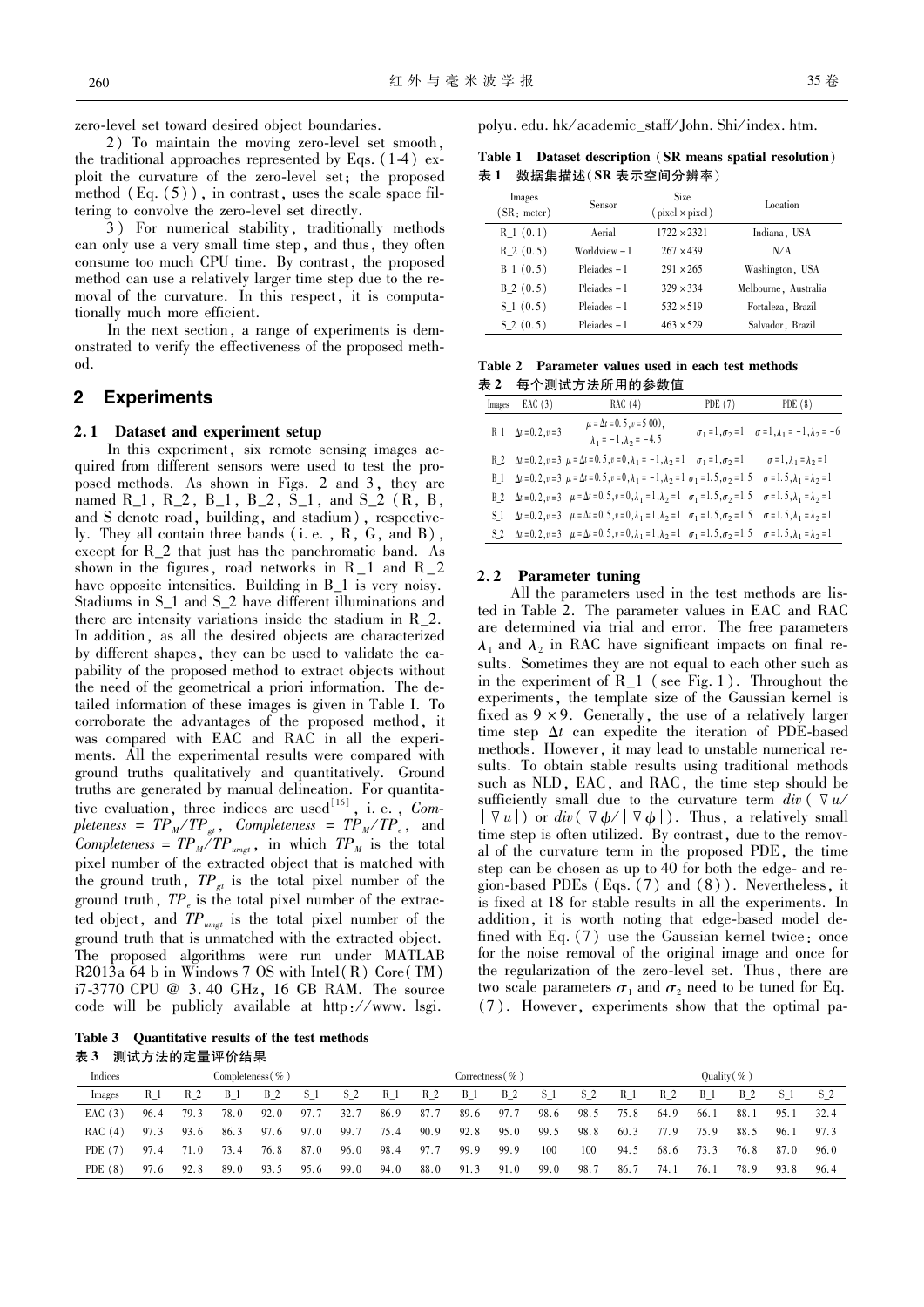rameter values are readily available.



Fig. 2 Results for road extraction with different methods. (a) Aerial image R 1 with the bright road. (b) Satellite image R 2 with the dark road. From left to right: original images with green initial zero-level sets, results of  $EAC(3)$ ,  $RAC(4)$ , edge-based and region-based PDE, and the ground truths, respectively

图 2 所有测试方法的道路提取结果. (a) 航空图像 R\_1 和 明亮道路. (b)卫星图像 R\_2 和暗色道路. 从左到右:原始 图像和绿色的初始零水平集, EAC(3)的结果, RAC(4)的 结果, PDE(7)的结果, PDE(8)的结果, 和参考值



Fig. 3 Results of the test methods for building extraction from satellite images.  $(a)$  Building  $B_1$  with heavy noises.  $(b)$ Building B 2 with complicated backgrounds. (c) Bright homogeneous stadium  $S_1$ . (d) Dark heterogeneous stadium  $S_2$ . From left to right: original images with green initial zero-level sets, results of  $EAC(3)$ ,  $RAC(4)$ , edge-based and regionbased PDE, and the ground truths, respectively

图 3 所有测试方法的建筑物提取结果. (a) 有噪声的建筑 物 B\_1. (b)有复杂背景的建筑物 B\_2. (c) 明亮匀质的体育 馆 S\_1. (d)暗色异质的体育馆 S\_2. 从左到右:原始图像和绿 色的初始零水平集, EAC(3)的结果, RAC(4)的结果, PDE (7)的结果, PDE(8)的结果, 和参考值

#### $2.3$ **Qualitative evaluation**

As presented in Figs. 2-3, the proposed PDEs are capable of extracting multiple types of man-made objects from optical images. All the initial zero-level sets in the experiments are manually provided inside the object regions

Figure 2 shows how the proposed methods can extract bright and dark roads from images  $R_1$  and  $R_2$ , respectively. Despite the over-detection in some areas, they can extract the road networks completely. Different from the model in Ref. [15], which extracts the neighboring sideways (see Fig. 1), the proposed methods can extract the desired road networks accurately. As can be seen, over-detection occurs in the results of EAC and RAC in R\_1. In addition, EAC cannot obtain the complete dark road network in R\_2.

Figure 3 shows how they can extract the buildings and stadiums without the need of a priori geometric information. As shown in the figures, the proposed methods are capable of extracting the rectangular building with heavy noises from image B\_1, and noises are automatically filtered out by the scale-space filtering, as presented in Fig. 3(a). The specific scale parameters  $\sigma_1$ , and  $\sigma_2$  are given in Table 2. Also, they successfully extract the building immersed in the complex backgrounds from image  $B_2$ , examining Fig. 3(b). In addition, they are able to extract the elliptic stadiums from images S 1 and S 2 accurately, as presented in Fig.  $3(c)$  and  $(d)$ . The stadium in  $S_1$  is bright and homogeneous, whereas the one in S 2 is relatively dark and heterogeneous. Despite this, the proposed PDEs can extract them accurately. By contrast, EAC performs relatively poor. It cannot extract the building in B\_1 completely, and it only extracts part of the stadium in S\_2 due to the heavy intensity variations.

Table 4 Running times of the test methods (unit: second) 表 4 测试方法的运行时间(单位:秒)

| Images    | R 1    | R 2  | <b>B</b> 1 | <b>B</b> 2     | S 1   | S <sub>2</sub> |
|-----------|--------|------|------------|----------------|-------|----------------|
| EAC(3)    | 7991.6 | 98.8 | 80.0       | 23.0           | 375.5 | 517.2          |
| RAC(4)    | 3596.5 | 25.7 | 10.3       | 4.1            | 52.4  | 46.5           |
| PDE $(7)$ | 230.5  | 0.7  | 0.7        | 0 <sup>3</sup> | 2.2   | 3.5            |
| PDE $(8)$ | 293.1  | 1.0  | 0.6        | 0.3            | 31    | 2.7            |
|           |        |      |            |                |       |                |

### 2.4 Quantitative evaluation

The quantitative evaluation results of the proposed PDEs for man-made object extraction are given in Table III. Overall, they have comparable quality to the traditional methods (i.e., EAC and RAC) in all the experiments. In comparison with the edge-based methods (i. e. EAC and PDE  $(7)$ ), region-based methods (i.e., RAC and PDE (8)) have better *completeness*. That is mainly because the original images need to be smoothed by scale space filtering in edge-based methods, and thus, edges become blurred and their locations are shifted in some sense. However, this denoising step is unnecessary in region-based methods. Sometimes the correctness of region-based methods is not as great as edgebased methods, as indicated by the bold text in Table 3. That is because region-based methods often detect neighboring undesired objects that are spectrally similar to the desired ones. From the perspective of quality, the performance of the proposed edge-based PDE method is not as great as other methods in  $B_2$  and  $S_1$ . However, it outperforms EAC in other experiments. In addition, the proposed region-based PDE method clearly excels RAC